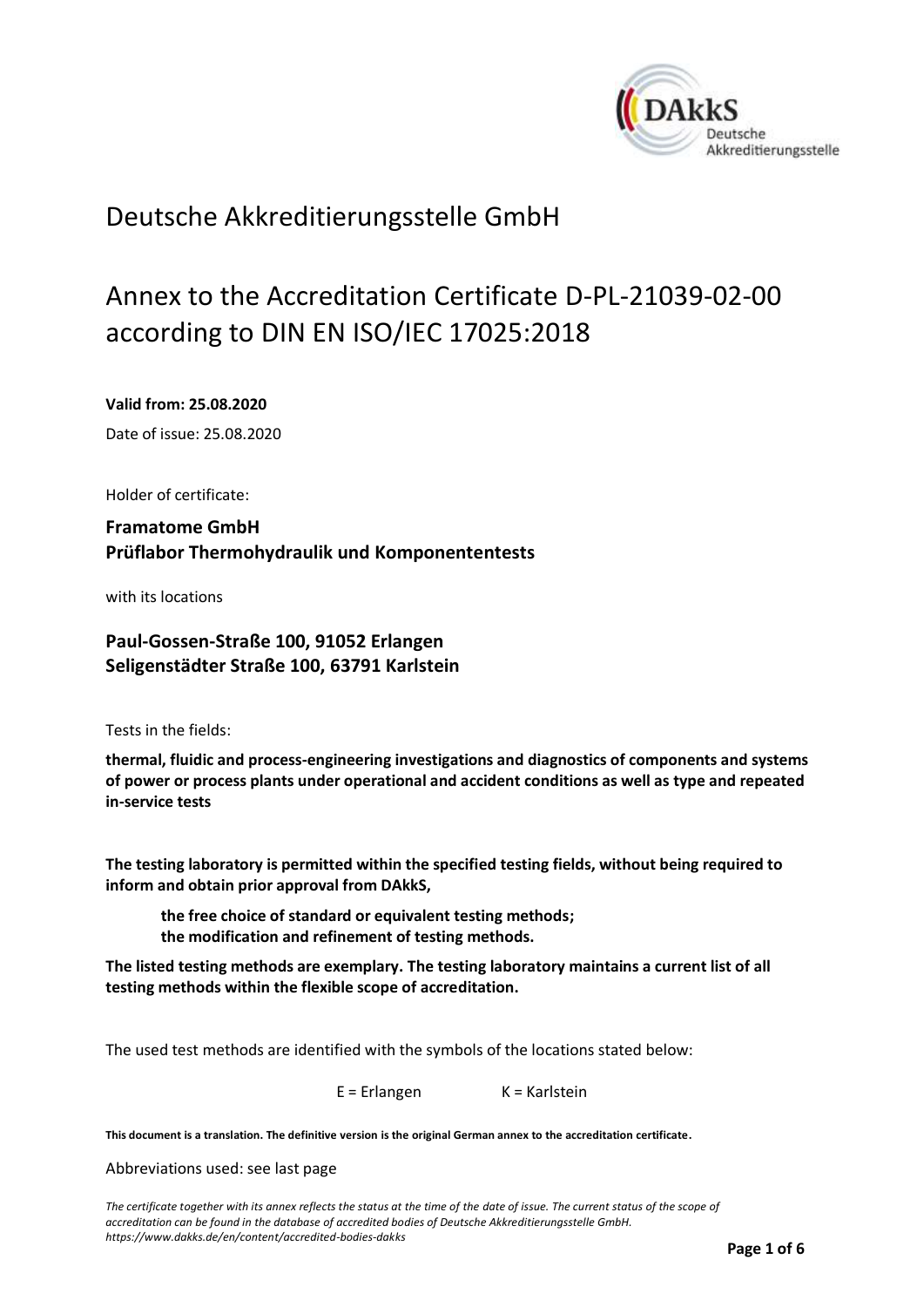

## **1 Thermal, fluidic and process-engineering**

## **Test area (E,K):**

# **Thermal, fluidic and process-engineering on components and systems of power and process plant technology under operational and accident load conditions**

Thermal hydraulic investigations for devices, facilities and components of power and process plants as well as

testing of fluidic facilities of power plant technology, flows through facilities and

performance of pressure drop measurements and critical heat flux measurements

| Thermal, fluidic and process-engineering investigations<br>Test range: | Test type:<br>Measurement methods for detection of:<br>thermo hydraulic and process engineering measurements<br>(e.g.: Temperature distribution, heat transfer, critical heat flux, flow rate, pressure,<br>differential pressure, level, velocity distribution, debris, superficial velocities, steam quality,<br>mass flow, concentrations (e.g. boron or boric acid), ignition limits)<br>elektrical measurements (e.g. current, voltage, power, effective power, resistance)<br>mechanical measurements for components under load conditions (e.g.: force, expansion,<br>distortion, length, velocity, acceleration, vibrations)<br>Test specimen/test objects:<br>Component test facilities for adaptation of test objects as for example: |  |  |
|------------------------------------------------------------------------|-------------------------------------------------------------------------------------------------------------------------------------------------------------------------------------------------------------------------------------------------------------------------------------------------------------------------------------------------------------------------------------------------------------------------------------------------------------------------------------------------------------------------------------------------------------------------------------------------------------------------------------------------------------------------------------------------------------------------------------------------|--|--|
|                                                                        | valves, safety valves, pilot valves, pumps, nuclear core components (e.g. fuel assemblies, rod<br>cluster control assemblies), components for nuclear auxiliary systems (e.g. sealings, sump<br>sieves, instrumentation lance nozzle closures), components of fossil-fired steam generators,<br>catalysts<br>System test facilities for simulation of accidential scenarios and integration of test objects:<br>simulation of "large, medium or small break LOCA", "loss of residual heat removal system<br>under shut down conditions", "station blackout", "debris-transport"<br>Separate effect test facilities for adaptation of test objects for simulation of scaled or<br>original sized parts of components<br>or comparable facilities |  |  |
|                                                                        | Thermo hydraulic measures:<br>temperature, pressure, volume flow, mass flow, humidity<br><b>Mechanical measures:</b><br>force, mass, length, expansion, distortion, velocity, acceleration, frequency<br><b>Elektrical measures:</b><br>current, voltage, power, effective power, resistance                                                                                                                                                                                                                                                                                                                                                                                                                                                    |  |  |
| For the test area no standards are applicable as a basic principle     |                                                                                                                                                                                                                                                                                                                                                                                                                                                                                                                                                                                                                                                                                                                                                 |  |  |

**Technical Instructions for test area:** FAW T-1001 (E), FAW T-3036 (K), FAW T-3021 (K), FAW T-3009 (K), as well as

Quality management manual FAW T-0001 (E, K) with reference to all test methods of the test body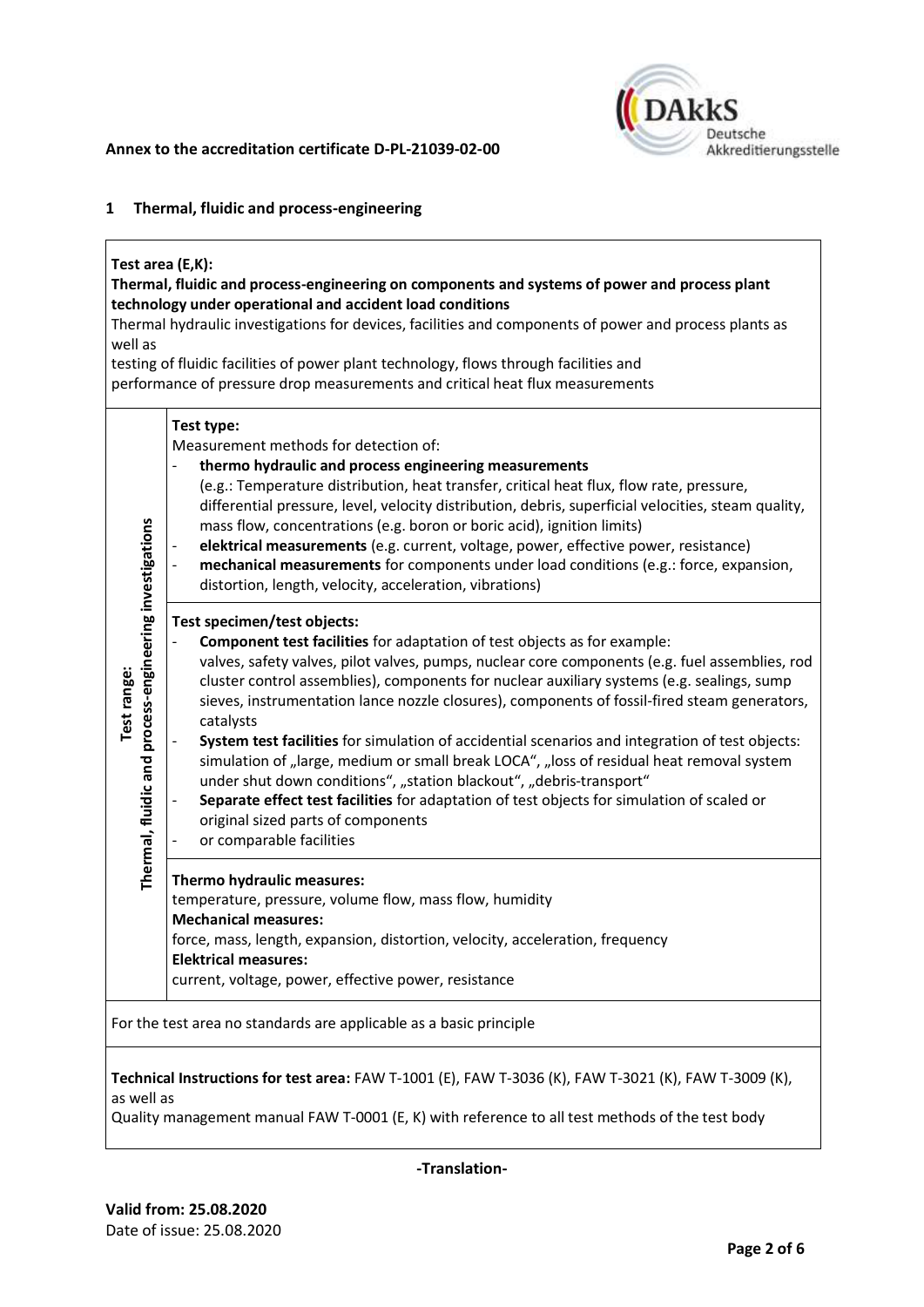

# **Annex to the accreditation certificate [D-PL-21039-02-00](#page-0-0)**

| FAW-T-1001, Rev. B<br>2009-06 | Thermal hydraulic investigations for devices, facilities and<br>components of power or process plants                    | F |
|-------------------------------|--------------------------------------------------------------------------------------------------------------------------|---|
| FAW-T-3009, Rev. B<br>2008-05 | PAR Ignition Tests in VB 12000<br>(Passive autocatalytic recombiner (PAR) ignition tests within test<br>vessel VB 12000) | К |
| FAW-T-3021, Rev. C<br>2015-12 | Instruction for performing tests of pressure drop and critical heat<br>flux measurements with the KATHY test facility    | K |
| FAW-T-3036, Rev. C<br>2015-12 | Testing of fluid dynamic devices for power plants, devices with<br>flow through                                          | к |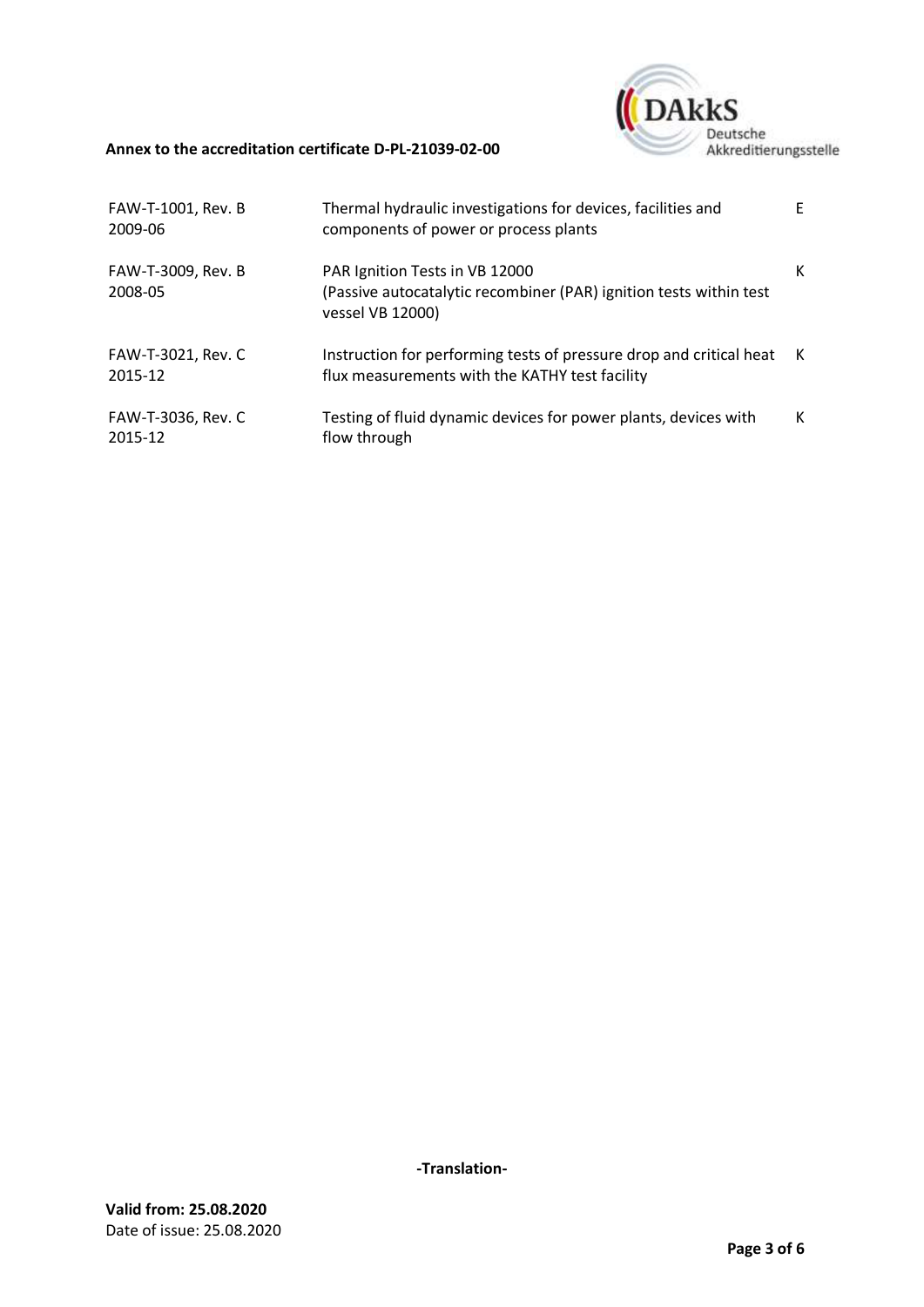#### **Annex to the accreditation certificate [D-PL-21039-02-00](#page-0-0)**



# **2 Components and systems of power and process plants under operational and accident load conditions**

# **Test area (E,K):**

**Components and systems of power and process plants under operational and accident load conditions** Functional tests and qualifications of components and systems of power and process plant engineering under operational and accident load conditions, as well as

performance and type tests, replicate tests of power plant components for proof of LOCA accident resistance

| functional tests, qualifications, type- and replicate tests<br>Test range:                                                                                                             | Test type:<br>Measurement methods for detection of:<br>mass flow, volume flow)                                                                                                                                                                                                                                                                            | thermo hydraulic measurements (e.g.: temperature, pressure, pressure difference, level,<br>elektrical measurements (e.g. current, voltage, power, effective power, resistance)<br>mechanical measurements for component under load conditions (e.g.: force, expansion,<br>distortion, momentum, length, velocity, acceleration, frequency) |   |  |  |
|----------------------------------------------------------------------------------------------------------------------------------------------------------------------------------------|-----------------------------------------------------------------------------------------------------------------------------------------------------------------------------------------------------------------------------------------------------------------------------------------------------------------------------------------------------------|--------------------------------------------------------------------------------------------------------------------------------------------------------------------------------------------------------------------------------------------------------------------------------------------------------------------------------------------|---|--|--|
|                                                                                                                                                                                        | Test specimen/test objects:<br>Valves with actuators, safety valves, pilot valves, pumps, nuclear core components (e.g. fuel<br>assemblies, rod cluster control assemblies, control rod drive mechanisms), components of<br>nuclear auxiliary Systems (e.g. sealings, rupture disks, instrumentation lance nozzle closures) - or<br>comparable facilities |                                                                                                                                                                                                                                                                                                                                            |   |  |  |
|                                                                                                                                                                                        | Thermo hydraulic measures:<br>temperature, pressure, volume flow, mass flow, humidity<br><b>Mechanical measures:</b><br>force, mass, expansion, distortion, , length, velocity, acceleration, momentum, frequency<br><b>Electrical measures:</b><br>current, voltage, power, effective power, resistance, isolation resistance, electric charge           |                                                                                                                                                                                                                                                                                                                                            |   |  |  |
|                                                                                                                                                                                        |                                                                                                                                                                                                                                                                                                                                                           | For the test area no standards are applicable as a basic principle                                                                                                                                                                                                                                                                         |   |  |  |
| Technical Instructions for test area: FAW T-2001 (E), FAW T-3006 (K),<br>as well as<br>Quality management manual FAW T-0001 (E, K) with reference to all test methods of the test body |                                                                                                                                                                                                                                                                                                                                                           |                                                                                                                                                                                                                                                                                                                                            |   |  |  |
| FAW-T-2001, Rev. F<br>2018-09                                                                                                                                                          |                                                                                                                                                                                                                                                                                                                                                           | Testing and investigations on components and systems of power<br>or process plants under operational and accident conditions                                                                                                                                                                                                               | Ε |  |  |
| FAW-T-3006, Rev. E<br>2018-05                                                                                                                                                          |                                                                                                                                                                                                                                                                                                                                                           | Performance tests and type tests of components for power<br>plants for verification of the safety margin against loss-of-coolant<br>accidents                                                                                                                                                                                              | K |  |  |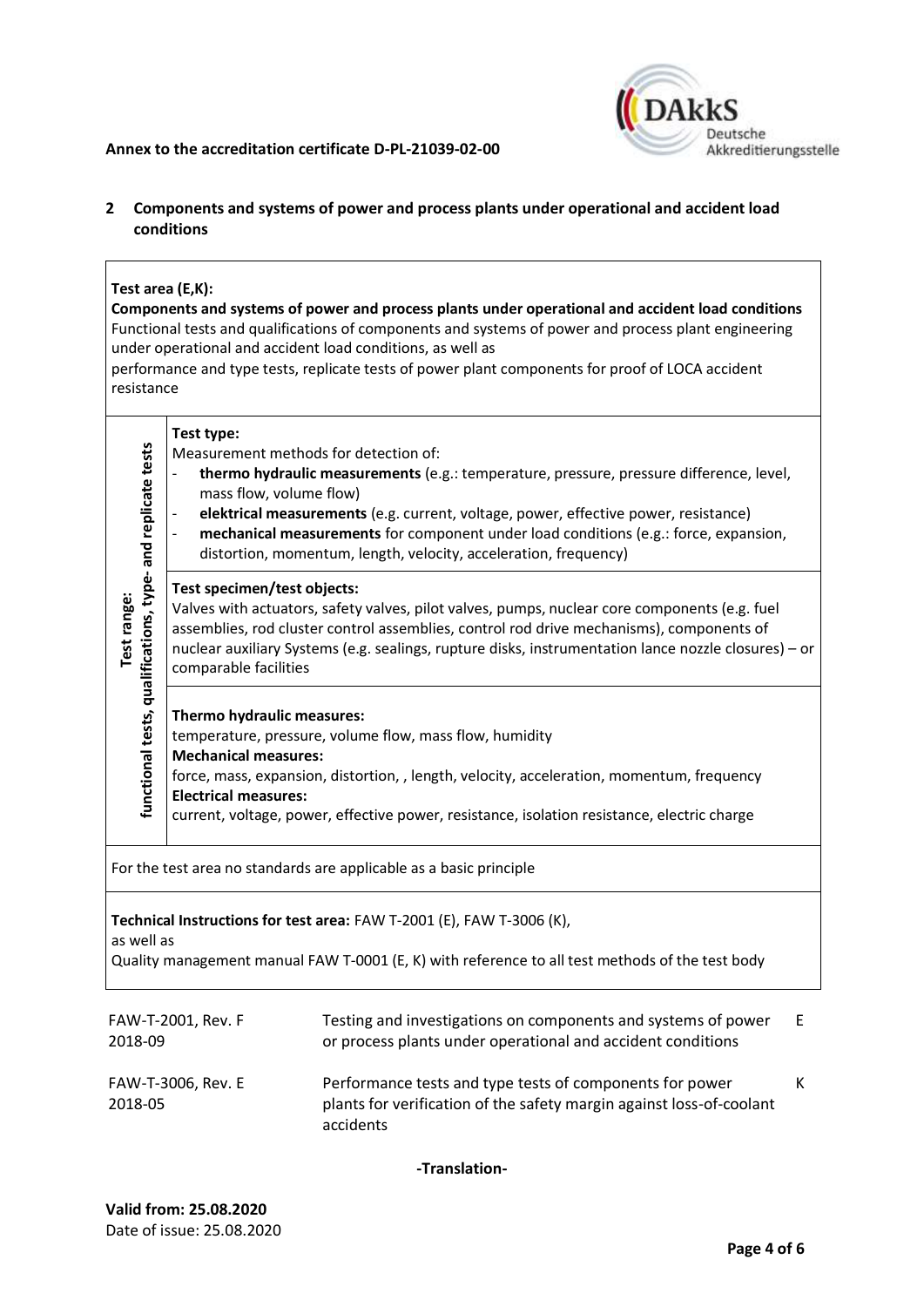

# **3 Diagnostic tests for components of power and process plants**

| Test area: (E)<br>Diagnostic tests for components of power and process plants for validation of functioning and function<br>stand by and whose impact to plant availability |                                                                                                                                                                                                                                                                                                                                                                                                                                                                                                                     |  |  |  |
|-----------------------------------------------------------------------------------------------------------------------------------------------------------------------------|---------------------------------------------------------------------------------------------------------------------------------------------------------------------------------------------------------------------------------------------------------------------------------------------------------------------------------------------------------------------------------------------------------------------------------------------------------------------------------------------------------------------|--|--|--|
| Test range: diagnostic tests                                                                                                                                                | Test type:<br>Measurement methods for funktional, qualification and acceptance tests for detection of:<br>thermo hydraulic measurements (e.g.: temperature, pressure, pressure difference, level,<br>$\frac{1}{2}$<br>mass flow, volume flow)<br>elektrical measurements (e.g. current, voltage, power, effective power, resistance)<br>mechanical measurements for components under load conditions (e.g.: length, force,<br>$\overline{a}$<br>expansion, distortion, momentum, velocity, acceleration, frequency) |  |  |  |
|                                                                                                                                                                             | Test specimen/test objects:<br>Valves of all types (e.g. safety valves, check valves, diaphragm valves) with actuators (e.g.<br>elektrical, solenid, pneumatic, SIEKA), safety valves, pilot valves, components of nuclear auxiliary<br>systems (e.g. pumps, condensators) and comparable facilities in installed or work shop<br>conditions - or comparable components                                                                                                                                             |  |  |  |
|                                                                                                                                                                             | Thermo hydraulic mesasures:<br>temperature, pressure, volume flow, mass flow<br><b>Mechanical measures:</b><br>force, mass, expansion, distortion, length, velocity, acceleration, frequency, momentum<br><b>Electrical measures:</b><br>current, voltage, power, effective power, resistance, isolation resistance                                                                                                                                                                                                 |  |  |  |
| For the test area no standards are applicable as a basic principle                                                                                                          |                                                                                                                                                                                                                                                                                                                                                                                                                                                                                                                     |  |  |  |
| as well as<br>test body                                                                                                                                                     | Technical Instructions for test area: FAW T-2003 (E),<br>Quality management manual FAW T-0001 (E, K) with reference to all characteristic test methods of the                                                                                                                                                                                                                                                                                                                                                       |  |  |  |
| Diagnosis tests on components of power plants<br>FAW-T-2003, Rev. G<br>E                                                                                                    |                                                                                                                                                                                                                                                                                                                                                                                                                                                                                                                     |  |  |  |

2018-09

Diagnosis tests on components of power plants E